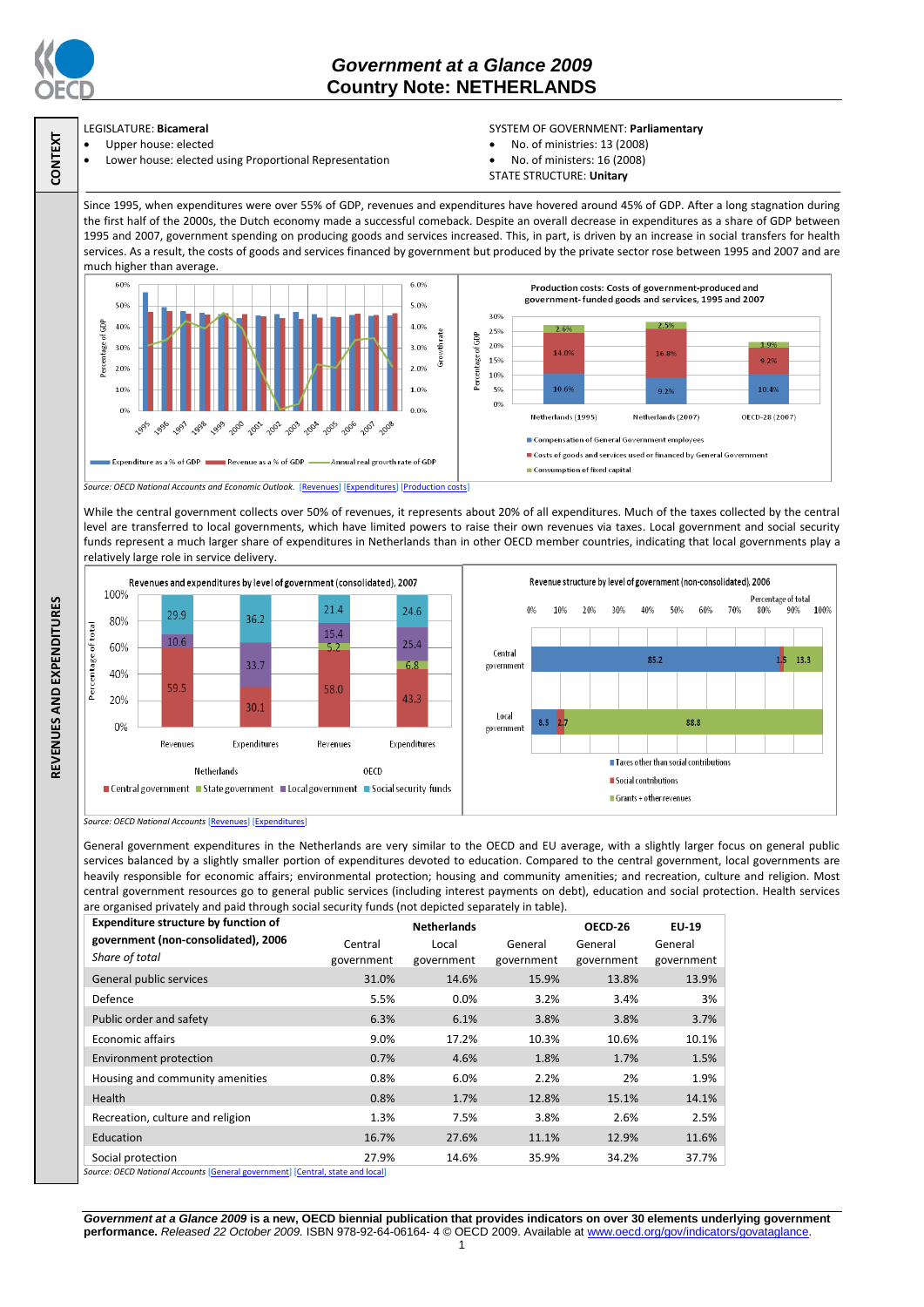

## *Government at a Glance 2009*  **Country Note: NETHERLANDS**



Government employment in Netherlands is decentralised, with the bulk of staff employed by the local government. Although the share of the labour force employed by government decreased somewhat between 1995 and 2005, the overall number of staff in government actually increased during this period. The ratio of government employment to the total labour force is somewhat lower than OECD average of 14%. *Source: OECD Comparison of Employment in the Public Domain Survey and Labour Force* 

*Survey* [\[General government employment\]](http://dx.doi.org/10.1787/723622503117) [\[Distribution by level\]](http://dx.doi.org/10.1787/723627140760)

Females are represented less in the central government workforce than in the general labour force and the share of women in central government is five percentage points below the OECD average. Within central government, females are better represented in administrative positions than as senior managers. However, in both occupations, females are underrepresented compared to the OECD average. An ageing workforce remains a challenge, particularly in regard to maintaining capacity and continuity. However, it also provides an opportunity to reform positions and recruit staff with different skill sets for the central government.

*Source: OECD Strategic HRM Survey and Labour Force Survey*

## [\[Female participation\]](http://dx.doi.org/10.1787/723642841533) [\[Ageing\]](http://dx.doi.org/10.1787/723656070327)

There are ongoing reforms of HRM in the Dutch central government with the aim of improving overall quality. There is a mixed system in terms of delegation: while job classification and most parts the pay system are centralized, hiring, working conditions and performance management are delegated to line ministries. The civil service is a position-based system open to external applicants. However, there is not a strong performance focus and only some government organizations use performance-related pay. Along with the U.S. and the U.K., the Netherlands' central government stands out as having highly institutionalized the management of senior civil servants, including the establishment of a separate formal senior executive service.

#### *Source: OECD Strategic HRM Survey*

### ation] [\[Recruitment\]](http://dx.doi.org/10.1787/723668744361) [Perf

The Netherlands first introduced a medium-term budget perspective in 1994, as deficit/surplus targets had proven to not be enough to achieve a fiscal balance. Today, multi-year expenditure estimates (presented at the line-item level) and targets/ceilings form the basis for concrete policy negotiations and coalition agreements. The Dutch government started its performance budgeting reform in 1999, and currently considers performance against targets when determining budget allocations. The executive has more flexibility to reallocate budgeted resources during the fiscal year than in many other countries, although such actions are often subject to restrictions. *Source: OECD International Budget Practices and Procedures Database.* occo *international* energy continue and the mediatric flexibility]

### OECD Journal on Budgeting[: www.oecd.org/gov/budget/journal](http://www.oecd.org/gov/budget/journal)

Overall, the Netherlands exhibits a high-degree of e-government readiness. Rather than pursuing e-government as an end in itself, the Netherlands is seeking to use e-government tools to reduce administrative burdens, integrate back-office functions and improve service delivery. Citizen and business uptake of egovernment services is high compared to other countries and may be due to specific programmes and activities developed by the Dutch government to increase use. High levels of broadband penetration also make it easier for citizens to access services on line.

*Source: United Nations E-Government Readiness Knowledge Base, Eurostat.* [\[Readiness\]](http://dx.doi.org/10.1787/724248078408) [\[Uptake\]](http://dx.doi.org/10.1787/724264662272) [\[OECD E-Government Publications\]](http://www.oecd.org/document/40/0,3343,en_2649_34129_41342248_1_1_1_1,00.html)

*Government at a Glance 2009* **is a new, OECD biennial publication that provides indicators on over 30 elements underlying government performance.** *Released 22 October 2009.* ISBN 978-92-64-06164- 4 © OECD 2009. Available at www.oecd.org/gov/indicators/govataglance.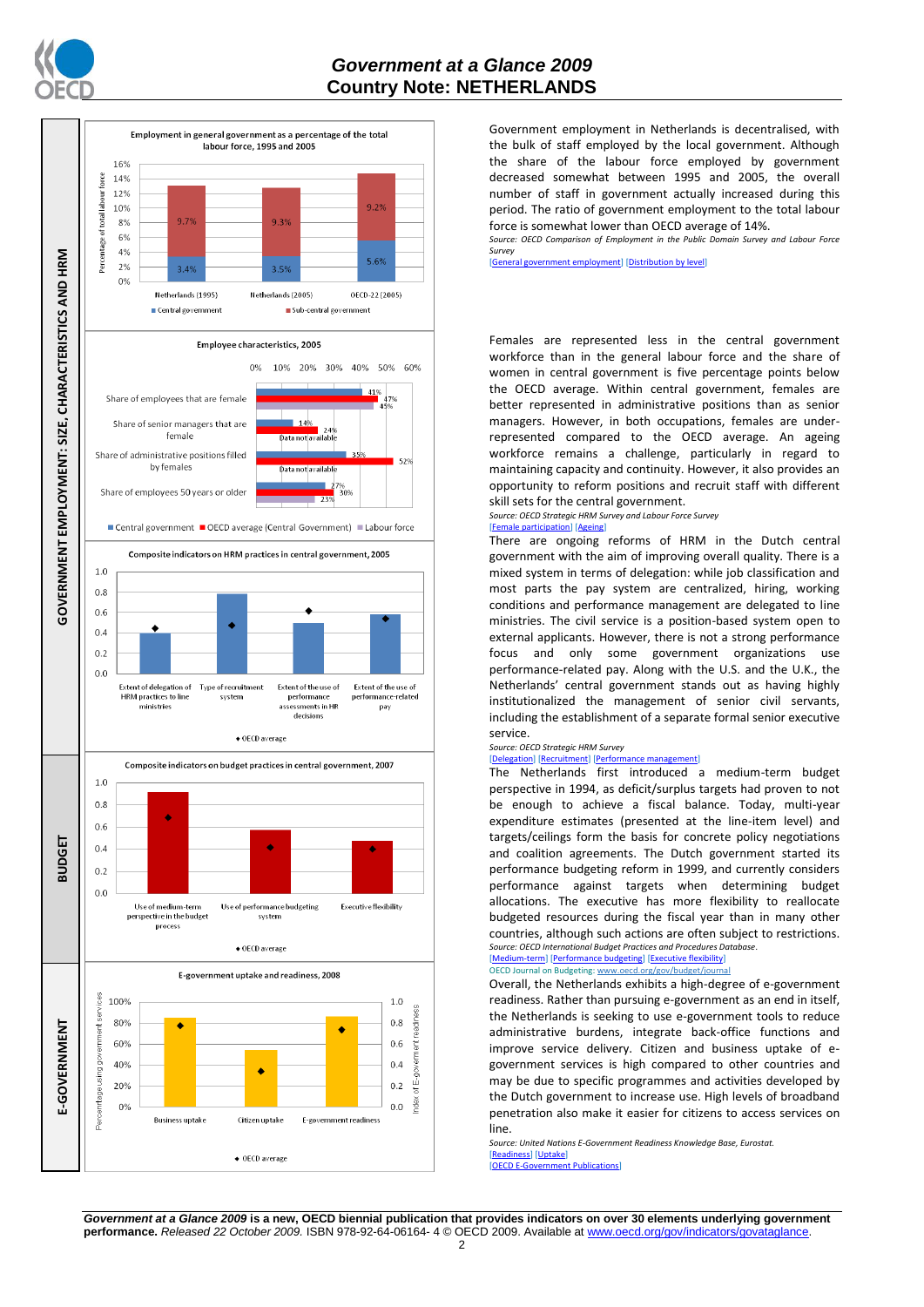

**INTEGRITY**

**REGULATORY MANAGEMENT**REGULATORY MANAGEMENT **Types of information central government decision makers are required to disclose and level of transparency, 2009**

| <b>Requirements for disclosure</b>                                                                                             | Prime<br>Minister | Minister  | ower House<br><b>Legislators</b> | <b>Upper House</b><br>Legislators |
|--------------------------------------------------------------------------------------------------------------------------------|-------------------|-----------|----------------------------------|-----------------------------------|
| <b>Assets and liabilities</b>                                                                                                  | D                 | D         | <b>ND</b>                        | <b>ND</b>                         |
| Loans                                                                                                                          | <b>ND</b>         | <b>ND</b> | <b>ND</b>                        | <b>ND</b>                         |
| Sources and level of income                                                                                                    | $*$               | $\ast$    | D                                | D                                 |
| Outside positions                                                                                                              | <b>NA</b>         | <b>NA</b> | <b>DP</b>                        | <b>DP</b>                         |
| Gifts                                                                                                                          | D                 | D         | <b>DP</b>                        | <b>DP</b>                         |
| Previous employment                                                                                                            | <b>DP</b>         | <b>DP</b> | <b>DP</b>                        | DP                                |
| D= Disclosed; DP= Disclosed and publicly available; ND= Not<br>disclosed; NA= Not applicable; * see text in right-hand column. |                   |           |                                  |                                   |

**Requirements for Regulatory Impact Analysis (RIA) processes used by central governments**

|                                                                  | 2005                    | 2008                    |  |
|------------------------------------------------------------------|-------------------------|-------------------------|--|
| Quality reviewed by body external<br>to Ministry preparing rules | No                      | No                      |  |
| Required for draft primary laws                                  | For major<br>regulation | For major<br>regulation |  |
| Required for draft subordinate<br>regulations                    | No                      | For major<br>regulation |  |
| Required to identify costs of new<br>regulation                  | In selected<br>cases    | Always                  |  |
| Required to quantify costs                                       | In selected<br>cases    | Always                  |  |
| Required to quantify benefits                                    | In selected<br>cases    | Always                  |  |
| Required to publicly release results                             | No                      | No                      |  |

**Extent of programs for reducing administrative burdens at the central level of government**

|                               | 1998 | 2005 | 2008 |
|-------------------------------|------|------|------|
| Explicit programme exists     | Yes  | Yes  | Yes  |
| Includes quantitative targets | Yes  | Yes  | Yes  |

In general, the Netherlands requires decision makers to publicly disclose fewer private interests than many other OECD countries. However, in line with many OECD countries, decision makers are required to disclose gifts. Unlike many other countries, public disclosure of previous employment and outside positions is a common practice in both the executive and legislature. Members of the executive branch are generally not allowed to occupy outside positions. In rare cases where exceptions are granted by the Prime Minister, the positions are publicly disclosed. In terms of income, the salaries of the Prime Minister and Ministers are publicly available in the budget documents but they are not required to report other sources. *Source: OECD Survey on Integrity* [\[Disclosures\]](http://dx.doi.org/10.1787/724123642681)

The 2005 and 2008 surveys of Indicators of Systems of Regulatory Management examined the extent of governance practices designed to improve the quality of regulation in OECD countries. Among the most important practices are: the use of regulatory impact analysis (RIA) to assess the cost and benefits of new regulation and the institutional oversight of the quality of regulations, and; the design of programs to reduce the costs of administrative activities on business and citizens.

Administrative burden reduction has been a key focus of the Dutch government. The Netherlands pioneered the "standard cost-model" to quantify administrative burdens in euros. The Dutch approach to burden measurement has had considerable impact on many countries across the OECD area. The Netherlands reports having reduced administrative burdens by 25% and has set a further 25% reduction target. It recently broadened its burden reduction programme to citizens. The adjusted standard cost model for citizens measures the administrative burdens on citizens in time (hours) and out of pocket costs (in euros).

*Source: OECD Survey on Regulatory Management.* [\[RIA\]](http://dx.doi.org/10.1787/724045144354) [\[Administrative simplification\]](http://dx.doi.org/10.1787/724058851054) atory Management Indicators[: www.oecd.org/regreform/indicators](http://www.oecd.org/regreform/indicators)

EU 15 reviews on Regulatory Reform: <u>www.oecd.org/gov/regref/eu15</u><br>Background reports on Regulatory Reform: <u>www.oecd.org/regreform/backgroundreports</u>